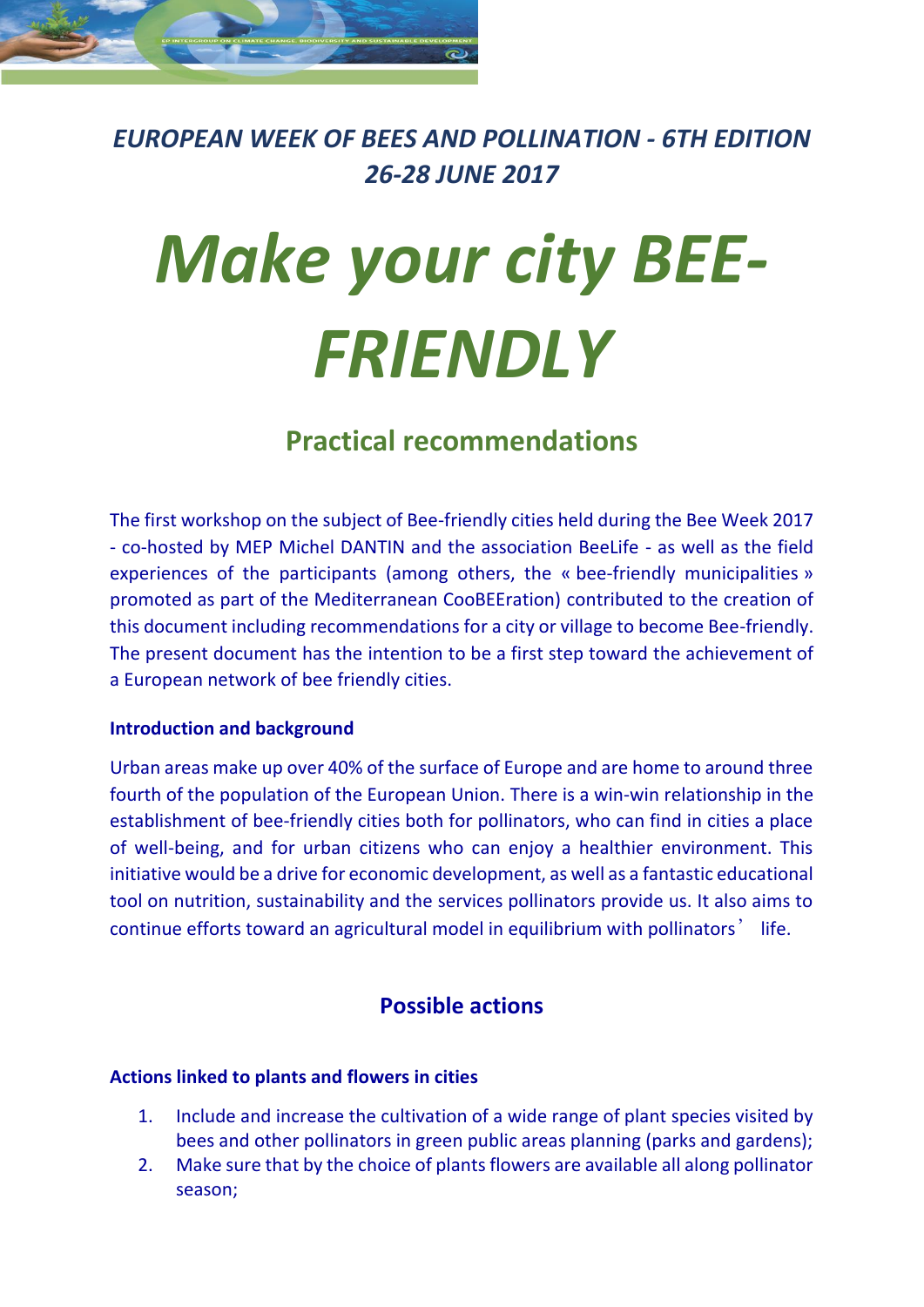

- 3. Include and increase the availability of food production in urban areas (e.g. urban vegetable gardens and similar), favouring the production of foodstuffs of high dietary interest such as fruits and legumes produced in a lowimpact/highly-diversified way like organic farming;
- 4. Include the implementation of certain concrete and symbolic actions in the city itself in order to raise awareness among citizens, such as, for example, the creation of a "bee garden", with nectariferous or aromatic plants, and the possibility of demonstration hives;
- 5. As for public support, possible campaigns to be put in place could involve, for example, the distribution in the neighbourhoods of trees, bushes or melliferous herbaceous plants interesting for bees and pollinators (the selection of species and varieties should be done so flowering covers the whole bee season);

#### **Actions linked to pest/weed/disease control**

- *6.* Follow the recommendations proposed in the programme Pesticides-freetown, as clear recommendations are provided to gradually reduce until suppression the use of pesticides in towns – www[.http://www.pesticide-free](http://www.pesticide-free-towns.info/stories-principles)[towns.info/stories-principles](http://www.pesticide-free-towns.info/stories-principles);
- 7. Pay great attention to treatments done on herbaceous and woody plants within the city, which should be avoided during flowering and in the presence of honeydew;
- 8. Gradually reduce, until suppression, the use of herbicides in the handling of roadsides and public green spaces. Alternatives like manual/mechanical weeding can be enforced as alternative or, in case it is not problematic, consider to remove weeds after weeds flowering as they may be a nutritional source;
- 9. Commitment to the prohibition of any treatment with pesticides on woody and herbaceous plants, whether ornamental or spontaneous, which may be harmful to bees. (Phytosanitary treatments on woody plants, ornamental and spontaneous crops outside the period of flowering may be carried out after natural elimination or drying of the possible flora in the underlying flower);
- 10. Undertake mosquito control by focusing on prevention, mechanical protection (mosquito nets), repellents and, if treatments are absolutely necessary, focusing on interventions targeting larvae based on the use of biological products (eg Bacillus thurigiensis israelensis);

#### **Actions linked to education, culture and awareness raising**

11. Promote reflection and debate both in the Municipal Council and in the local community by involving citizens and key stakeholders in the use of pesticides in urban areas (both private and public) and in agriculture. Reflect with them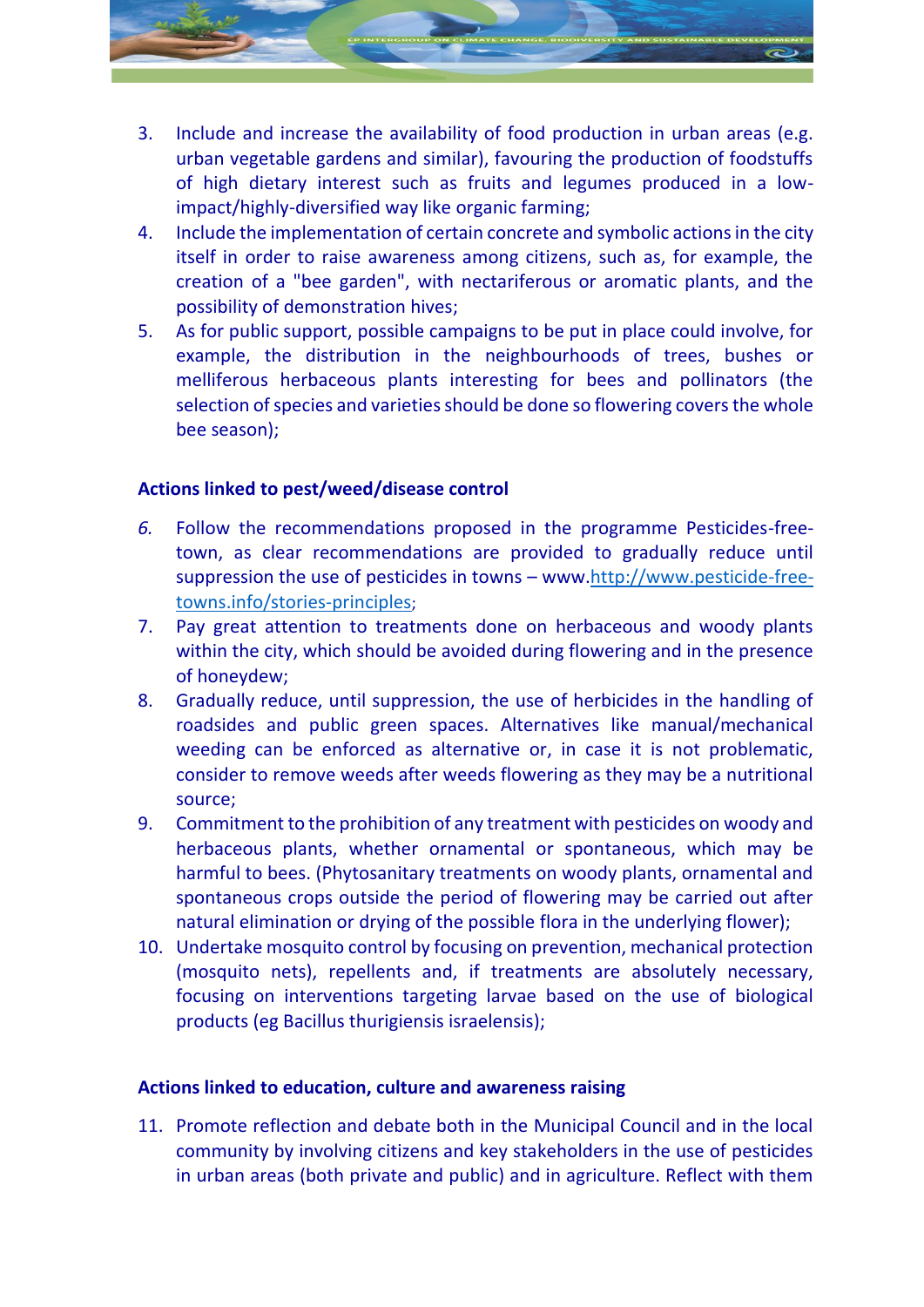

about their impact on the environment and on health, and on potential strategies for enhancement and protection of the territory that go through the recovery and adoption of good agricultural practices focused on sustainability;

- 12. Promote information and awareness raising initiatives on the value of the common benefits of beekeeping and pollinator protection practices, involving in particular schools of any order and grade in the reference territory;
- 13. Inform neighbours about the possibilities they have on the selection of plants for their private gardens;
- 14. Improve the training of agents in charge of green spaces and highways on issues such as the promotion of biodiversity, environmentally sustainable practices and the reasoned use of phytosanitary products;
- 15. Promote and support initiatives joining art, education and/or awareness raising through the organisation of:
	- a. « nature walks » in the cities highlighting the biodiversity features of the region, and especially bees. Educational tools can be used to guide visitors ;
	- b. didactic informative walks for citizens and schools through monuments, symbols, coat of arms representing bees, present in the streets, squares, gardens, facades of gates and buildings of cities;
	- c. didactic informative activities involving the discovery of paintings, statues and craft-works (including literary) in art galleries, churches, public and private buildings, inspired by the apicultural world;
	- d. "Honey breakfast" in public schools or by public campaigns as a tool to introduce the local community (children or adults) into the concepts of environmental protection, sustainable consumption and healthy diets through beekeeping products (like honey) and the products derived from pollination e.g. fruits, legumes, cacao, etc. preferably produced in a sustainable way and locally;
	- e. didactic informative session using bees and other apoids as didactic tools to explain about the environment;

#### **Actions linked to socio-economic measures**

- 16. Support in one's own local community the development of beekeeping activities across the territory, as an opportunity for income and social inclusion. Bees and beekeeping may be a tool used for social rehabilitation of prisoners, therapy for people with disabilities, migrant integration, etc.;
- 17. Promote and support initiatives to support beekeeping events, exhibitions, awards, etc. - also in collaboration with other municipalities;

#### **Actions linked to environmental quality in urban areas**

18. Support monitoring campaigns using bees as bio-indicators of urban pollutants.